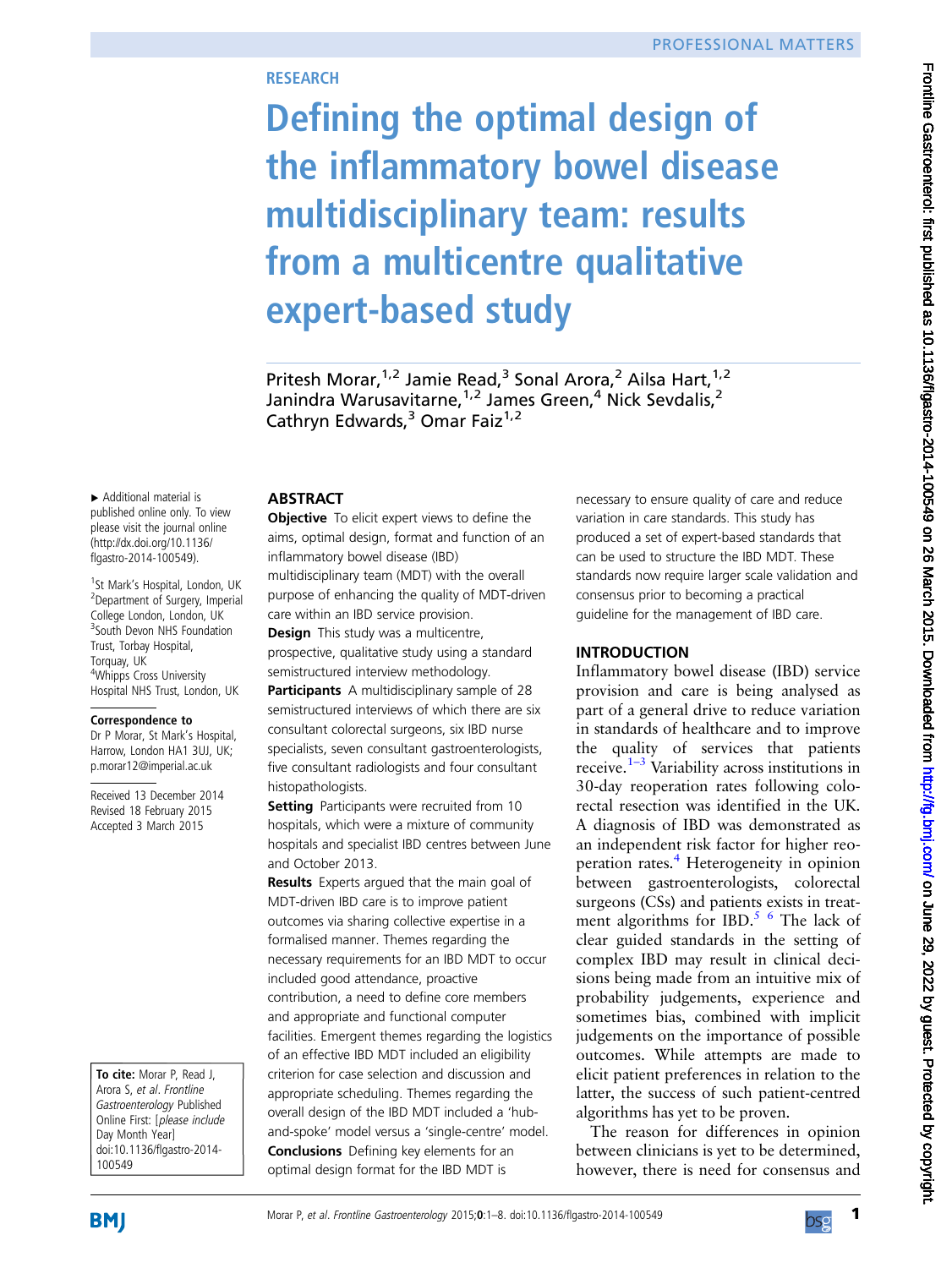## PROFESSIONAL MATTERS

standardisation in the setting of IBD and related services. Closer and more focused monitoring of existing services can help steer healthcare provision and guide commissioning of clinical services to generate greater efficiency, productivity, economy and ultimately better service at patient level by initiating targeted change.<sup>[4](#page-6-0)</sup> Some UK-based centres are moving into this direction —via the introduction of multidisciplinary teams (MDTs) to manage patients with IBD. The concept of MDT-driven care has been widely implemented for the clinical decision-making and management of complex diseases, like cancer, $\frac{7}{7}$  $\frac{7}{7}$  $\frac{7}{7}$  cardiac disease, $\frac{8}{7}$  $\frac{8}{7}$  $\frac{8}{7}$  stroke and neurological rehabilitation $9$  and diabetes.<sup>[10](#page-6-0)</sup> The basic premise of MDT-driven care is to involve all key professional groups in the consideration of complex patients and/or diagnostic dilemmas to create a clear care plan. It is a forum where clinical cases can be discussed among a variety of healthcare professionals and care recommendations are made. The implementation of MDT-driven care has demonstrated an improvement in survival across various specialties.<sup>[11](#page-6-0)–14</sup> Efforts are being made to standardise the organisational structure and design of MDT-driven care into further improve this effect.  $15$ 

MDT-driven care is now being introduced into IBD centres.[16](#page-6-0) The UK National IBD Audit demonstrated that 75% of participating institutions undertake a weekly MDT meeting for patients with  $IBD<sup>1</sup>$ European centres have also demonstrated variability in MDT-driven care.<sup>17</sup> There is, however, little evidence of its efficacy in this context, and currently, there is no guidance on how this intervention may be standardised and used effectively.<sup>[1](#page-6-0)–3</sup> Variability in the workings of the cancer MDT has been demonstrated and protocols for the structure of this meeting are being designed and implemented.<sup>[8](#page-6-0)</sup> Providing a standardised framework for the IBD MDT meeting may enhance its capacity to establish effective quality improvement.

The aim of this study was to (1) explore attitudes towards the IBD MDT across a multidisciplinary sample of healthcare professionals, (2) identify expert views as to what the purpose or aims of the IBD MDT should be and (3) highlight logistical considerations when designing the IBD MDT to meet these aims.

### METHODOLOGY

### Design

This was a prospective, qualitative study using a standard semistructured interview methodology. The qualitative approach was deliberately chosen as it offers detailed information from individual participants and is well suited to explore complex and potentially controversial issues, from which hypotheses and interventions can be generated and tested further.<sup>18 19</sup> The protocol for the study was reviewed by a Research Ethics Committee in London, UK, and approval was

given prior to data collection (Research Ethics Committee reference: 13YH 0175).

#### Research materials and procedure

Interviews were carried out using a standardised and piloted semistructured interview protocol delivered by two trained interviewers of clinical background (PM and JR). To ensure credibility, transferability, dependability and confirmability appropriate to qualitative research, the following established measures were employed: (1) use of a standardised interview protocol and clearly defined coding framework; (2) training of the interviewer before interviews and (3) transparency of process and 'member checking' (ie, checking with participants that the extracted themes from their interviews matched what they actually meant) to ensure that accurate findings had been extracted from the interviews.<sup>[19](#page-7-0)–22</sup> The interview protocol explored key themes encompassing key elements for an effective IBD MDT, including an understanding of the role and purpose of the IBD MDT, structural inputs required for an effective IBD MDT meeting, logistical considerations for an effective IBD MDT meeting and what the overall design of an effective IBD MDT should entail.

Interviews lasted 20 min on average (range 3–40 min). All interviews were audiotaped and transcribed verbatim. Each interview was coded independently by two members of the research team with backgrounds in surgery (PM) and gastroenterology ( JR).

### **Participants**

The multidisciplinary sample included consultant colorectal surgeons (CSs), consultant gastroenterologists (CGs), consultant gastrointestinal (GI) histopathologists (CPs), consultant GI radiologists (CRs) and IBD nurse specialists (NSs), and were recruited from two separate regions in the UK (the Southwest region and London), across multiple institutions. Participation was voluntary, and informed consent was obtained from all participants prior to data collection. Anonymity was ensured throughout the study. The sample size was determined on the basis of the 'saturation' of the themes that emerge from participant interviews: that is, when similar themes are being extracted, the sample was deemed adequate.<sup>23</sup> This is a standard sample size estimator used in this type of qualitative research.<sup>[18](#page-7-0)</sup>

### Data analysis

The standard recommended analytical techniques were used for analysis of the qualitative data that emerged from the study.<sup>[18](#page-7-0)</sup> All interviews were audiotaped and transcribed verbatim. Transcripts were cross-checked with the original recordings to ensure accuracy. Each transcript was subsequently analysed for content to identify emergent themes by a coder ( JR). Emergent themes were reviewed by a second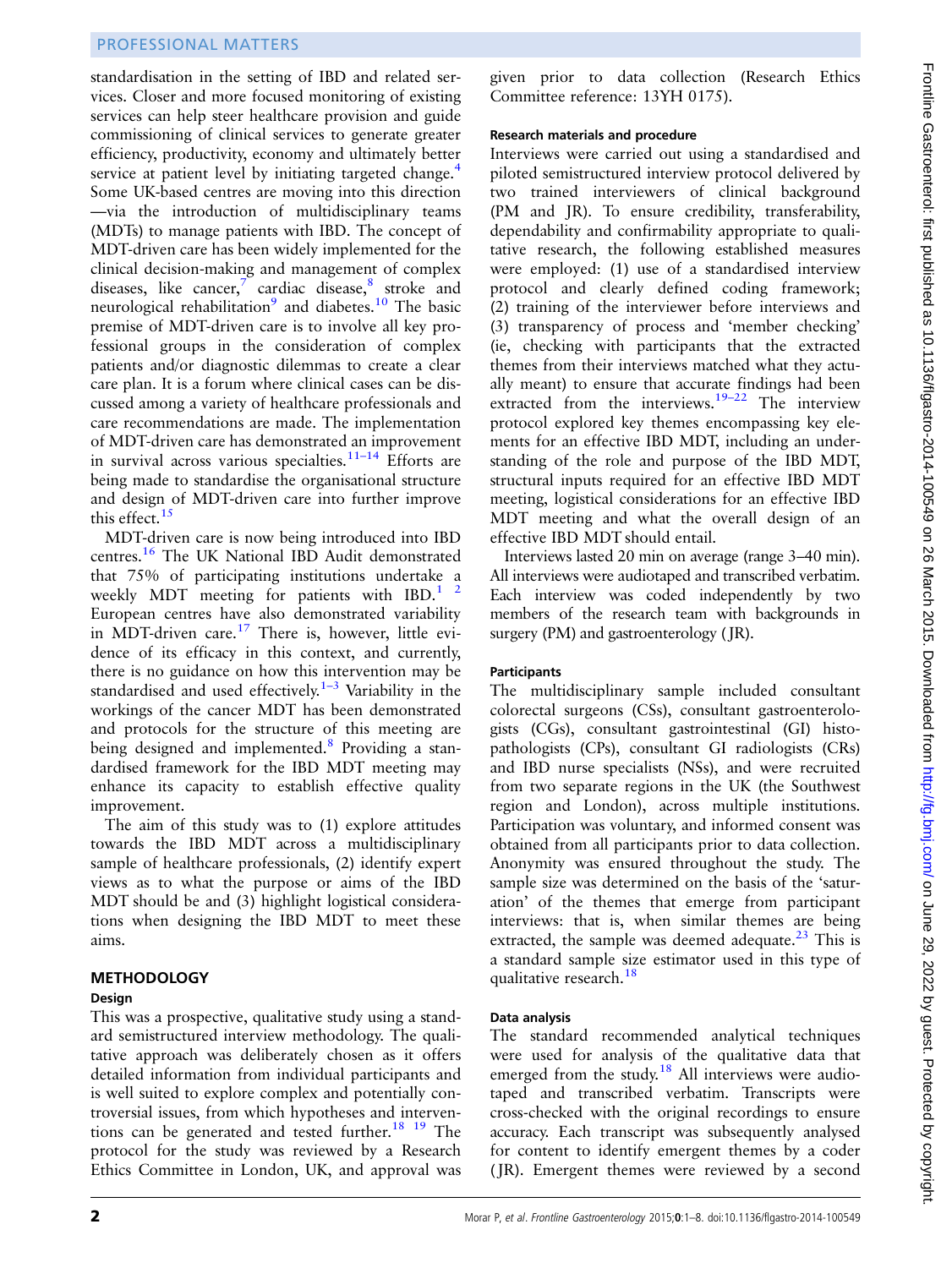member of the research team (PM) who was blind to the theme extraction process, and key themes were tabulated. To establish confirmability in accordance with qualitative research, all themes were finally reviewed by a senior member of the research team (NS) with a background in psychology and patient safety.<sup>[20](#page-7-0)</sup>

## RESULTS

Thematic saturation was achieved after 28 semistructured interviews (six CSs, six IBD NSs, seven CGs, five CR and four CPs, [figure 1\)](#page-3-0). Individual interviews took place face to face (n=12) and via telephone (n=16) between June and October 2013. Participants were recruited from 10 hospitals, which were a mixture of community hospitals and specialist IBD centres. In the Southwest, 15 participants were interviewed: two CSs, six CGs, three IBD NS, two CRs and two CPs. In the London region, 12 participants were interviewed: three CSs, one CG, three IBD NSs, three CRs and two CPs.

Twenty responding experts were regular attenders to an IBD MDT within their institution. These comprised six IBD NSs, seven CGs, two CPs, two CRs and three CSs. Seven experts described a variable attendance to the IBD MDT. They consisted of two CSs, three CRs and two CPs. There was one consultant CS who did not attend an IBD MDT.

Online supplementary tables S1–S4 summarise the main findings for each question in the interview protocol (ie, the themes extracted), the number of participants who mentioned each theme and relevant illustrative quotations. The code letter suffixed to each quotation refers to consultant CS, CG, CR, CP and IBD NS.

## Role and purpose of the IBD MDT

Online supplementary table S1 describes the information for the role and purpose of the IBD MDT.

## Role

Fifteen participants, across all healthcare disciplines (one CS, four CGs, three CPs, three CRs and four IBD NSs), thought there was a role for MDT-driven care in IBD. Perceived reasons for this included a recognition of IBD being a complex disease (n=11) and decision-making not being straightforward (n=10). One participant thought that there was no role for the MDT meeting in the care of patients with IBD because 'resources, time and money are a huge issue; on that basis it's very difficult in my mind to justify MDTs' (CS2). The interview was discontinued at 3 min as further discussions relating to IBD MDT structure, format and function was not appropriate.

## Purpose

Twenty-one participants thought that the purpose of the IBD MDT is to share collective experience and

expertise. In addition, the IBD MDT should aim to provide a consensus on decision-making (n=17) and improve patient outcome  $(n=15)$ . Twelve respondents felt that an additional purpose should be in the setting of clinical governance. In particular, one CS stated: 'it protects everyone that's involved…it's easier to say, 'The team decision was' …I think that's an important role that people forget from the MDT…' (CS4).

## Structural inputs for an effective IBD MDT

Online supplementary table S2 details the necessary requirement for an effective IBD MDT to occur.

## Core and extended members of the IBD MDT

Eighteen participants perceived that ensuring a good attendance is considered an important requirement for an effective IBD MDT to occur. Three participants (one CG, one CR and one IBD NS) perceived the attendance of a CS was sporadic. Further definitions of who should be core (regular attenders to the IBD MDT with contractual IBD MDT responsibilities), extended (attender invited by core members to the IBD MDT) and non-members (people who are not invited to attend the IBD MDT) were asked [\(figure](#page-3-0) [2](#page-3-0)). There was heterogeneity in opinion as to the presence of a histopathologist, dietician and patient as core members of the IBD MDT. It was further suggested that to ensure attendance by those deemed core members, presence should be protected time and apart of the job plan 'it lacks the pathology input because formally we are not scheduled to go. It's not part of our job plan to attend this meeting so it is only on a voluntary basis' (CP1).

Thirteen participants perceived that the patient themselves should not be core members of the IBD MDT and three participants felt that the patient should be core members of the IBD MDT. '…the level of discussion and the pace at which decisions are made… if a patient was there it would just slow things down too much…(it) feels uncomfortable saying that because patients should be involved in their decision…you can involve the patient in the decision without them being there at the time of the MDT' (CS7).

## Ensuring multidisciplinary contribution

Twenty-two participants perceived that multidisciplinary contribution was a necessary requirement for an effective IBD MDT. One respondent stated that 'you're dealing with a lot of personalities' (NS4). Thirteen participants suggested that a means to facilitate multidisciplinary contribution within the IBD MDT is for the presence of a chair person: '…a clear chairperson, who leads the discussion…' (CP2) and '…alternating the chairperson so that it moves from one consultant to the next…' (NS4).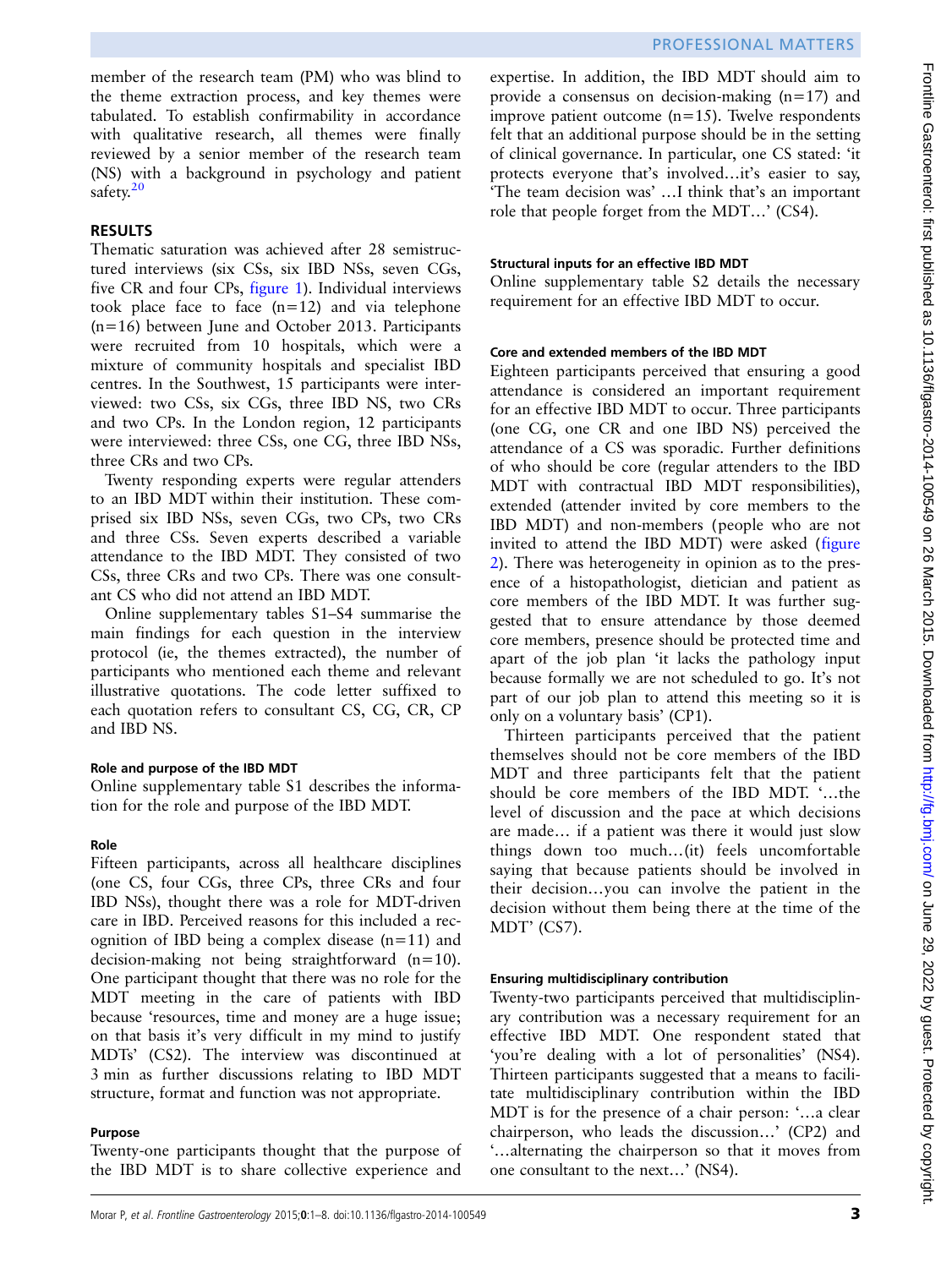<span id="page-3-0"></span>

Figure 1 Pie chart demonstrating relative proportion of specialists within the multidisciplinary sample—there were six consultant surgeons, six inflammatory bowel disease (IBD) nurse specialists, seven consultant gastroenterologists, five consultant radiologists and four consultant pathologists.

#### Logistical considerations for an effective IBD MDT

Online supplementary table S3 demonstrates logistical considerations deemed relevant by the participants.

### Eligibility criteria for case discussion

Nineteen participants agreed that there must be an eligibility criterion applied for case selection and discussion —'in some places it might be that they can discuss all of their IBD cases; in others it might have to be selected to the higher risk ones, you know, such as the surgical ones and the non-surgical ones' (CS6). [Figure 3](#page-4-0) demonstrates respondent considerations as to how cases can be selected for discussion in the IBD MDT. High-ranking elements included complex cases only (n=6) and separating patients on biologics into another 'biologics meeting' (n=5). Other suggested elements to an



Figure 2 Perceived responses (and number of respondents) as to who should be core members, extended members and non-members of the inflammatory bowel disease (IBD) multidisciplinary team (MDT).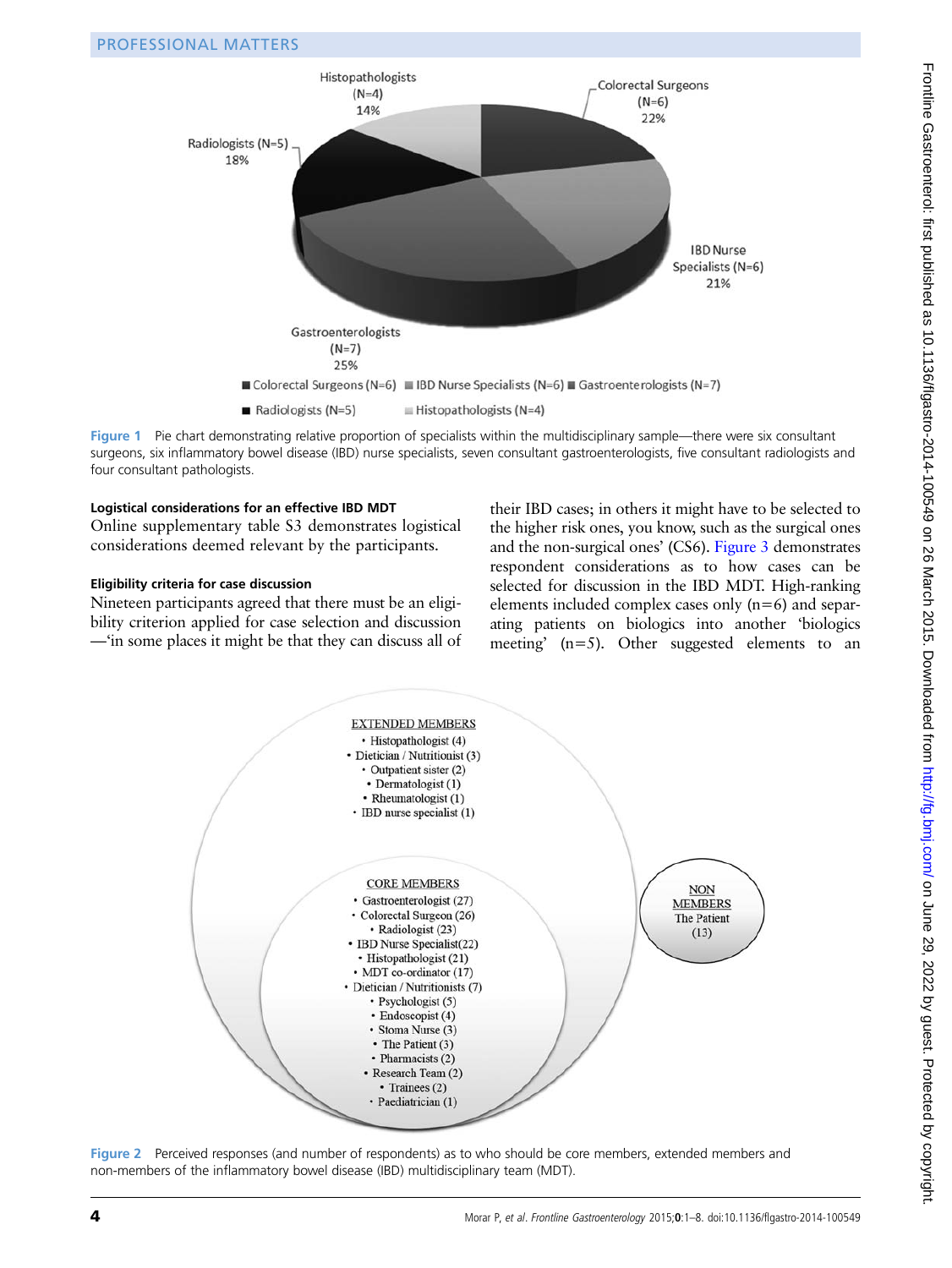<span id="page-4-0"></span>

Figure 3 Respondent suggestions as to how best to protocol case selection for the inflammatory bowel disease (IBD) multidisciplinary team (MDT)—application of an eligibility criterion for cases to be discussed in the IBD MDT.

eligibility criterion included: all IBD cases to be discussed at least once a year (n=4), all new IBD diagnoses  $(n=1)$ , no more than five cases  $(n=1)$  or 12  $(n=2)$  cases to be discussed per MDT session or all patients to be started on biological therapies (n=4).

## Scheduling

The majority of participants  $(n=10)$  reported that the duration of the IBD MDT should be no longer than 1 h, however, it was stated by one participant that: 'It depends on the volume of the cases that go through your institution. If you only have one or two cases a week, a half an hour IBD MDT would be quite adequate…If you have to discuss 10 or 15 cases, you might need a two hour MDT…' (CS4).

The majority of participants  $(n=16)$  also reported that the IBD MDT should be scheduled for once a week. One participant reported the added benefit this would bring: '… if there are any inpatients that need to be discussed…two weeks is too far apart'. However, the same participant also stated: '…if you're a small unit, or a small hospital… an hour once a week…there may be no patients to discuss, or one or two patients to discuss…' (CG7).

## Overall design of an effective IBD MDT

Online supplementary table S4 discusses elements to consider in the overall design of the IBD MDT.

Seven participants favoured a hub-and-spoke model, where multiple smaller units were linked into a centralised IBD unit via teleconference capabilities. Concerns were raised as to the resources and constraints this may place on the central unit, and suggested: '…some happy medium … it may be that two hospitals would be okay' (CS6). Medicolegal concerns were also raised to this model: '…we've had cases where consultants from elsewhere have provided us with clinical details (of) a patient that we've never seen…and we're meant to be making decisions about what happens to them… I get quite nervous about that' (NS4). The majority of participants  $(n=10)$ favoured a single-centre model, where each institution holds their own IBD MDT.

## **DISCUSSION**

The study reveals some of the key elements and requirement for an effective IBD MDT as perceived by expert healthcare providers currently involved in IBD care. Overall, there was a positive perception of the role of the MDT in IBD care among all participants within the multidisciplinary group, however, a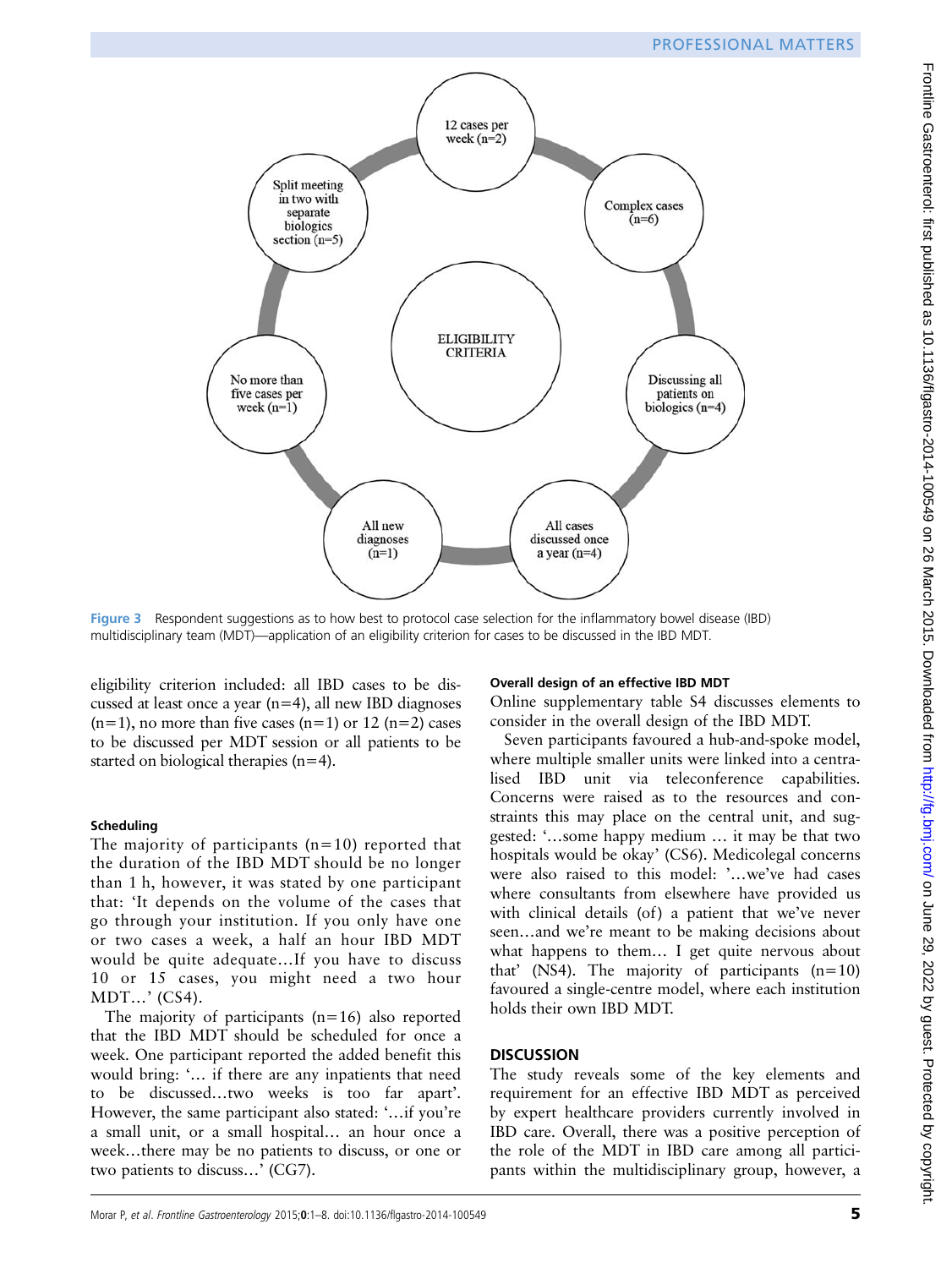## PROFESSIONAL MATTERS

range of potential elements to consider for good MDTworking were mentioned.

First, the need for good attendance was described as a necessity for the establishment of an effective IBD MDT, in order to facilitate effective decision-making. From our participants, CSs, CRs and CPs admitted to being variable or non-attenders to the IBD MDT. Frustrations were also raised by CGs with the variable attendance of certain specialists, particularly CSs, and the impact this has on shared decision-making. The respective experts were also viewed as core members of the IBD MDT [\(figure 2\)](#page-3-0). Non-attendance of key members is a barrier to effective decision-making in the IBD MDT setting. $24 \frac{25}{5}$  Recommendations made by the participants to ensure attendance included making the IBD MDT part of the job plan and ensuring that it is protected time.

Second, there was a requirement for multidisciplinary contribution for an effective IBD MDT to occur. Studies in UK cancer MDTs, which have been implemented for almost 20 years, have shown contributions from physicians outweigh those from nurses $^{26}$  $^{26}$  $^{26}$  and an overall bias of the MDT towards the biological side of cancer at the expense of the psychosocial circumstances of the patient—which are often left to the surgeon who sees the patient in clinic to manage alone. The presence of different personalities within the IBD MDT was viewed as source of varying contribution. A means to improve this was by introducing an alternating formal chair person who can lead discussions and ensure multidisciplinary contribution. A recommendation that was consistent with a previous UK-based study that found the role of the chair can rotate between team members with adequate chairing skill.[27](#page-7-0)

An emergent theme that arose was the need for a selection process to limit the demands on the IBD MDT. Numerous suggestions were made, including discussing no more than five patients in one session, splitting the meeting so those on biological therapy are discussed separately, or discussing only 'complex' IBD cases, with complex IBD defined by one participant as those requiring surgery.

Viewpoints on the scheduling of the IBD MDT varied considerably. Many believed that appropriate scheduling should depend on and be decided by core members within the institution to maximise attendance. Most participants agreed however that having a meeting once a week was sufficient and lasting no longer than 1 h. Scheduling the meeting once a week had the added benefit of discussing inpatient or urgent cases, however, in institutions attending to a smaller volume of patients with IBD, weekly meetings may not have the necessary number of cases discussed to use the time. These institutions may benefit with having the IBD MDT combined with other MDTs. Most participants, however, agree that the IBD MDT should be solely for the discussion of patients with

IBD. In such cases, a 'hub-and-spoke' model would also benefit smaller institutions.

The above findings are subject to the limitations of this study. First, expert opinions from the participants may not be fully generalisable to other IBD experts, especially considering that IBD MDTs are being increasingly recognised across multiple European and North American institutions. Despite this, interviews have occurred across five mainstream IBD groups, and a wide geographical area within the UK was covered, involving multiple institutions including district general hospitals as well as teaching hospitals. Second, the duration of the interviews was short and lacks 'prolonged engagement' which is a recognised criterion to ensure credibility in qualitative research. $^{20}$  $^{20}$  $^{20}$  Third, the process of member checking while considered a good practice by some, it does carry the potential risks of changing the spontaneous response offered during the interview process<sup>[28](#page-7-0)</sup> (although this was not observed in this study, as none of the participants edited or amended their prior responses when member checking was carried out). Despite these limitations, the use of semistructured interviews was appropriate to meet the aims of the study. Evidence provided from the findings of this study will be validated through Delphi consensus.

MDT-driven care is arising intuitively within the setting of IBD. There is, however, much variation in the conduct of the MDT, impeding its effectiveness in the delivery of a high-quality care. In order to standardise cancer care, measures were introduced to improve care provision with the overall purpose of ensuring high-quality care. Such measures included interventions to support clinical decision-making through the cancer MDT meeting.<sup>[7](#page-6-0)</sup> Variability in the workings of the cancer MDT has been demonstrated and protocols for the structure of this meeting have been devised and implemented. $29$  A recognition that the MDT is an acceptable model by which to deliver safe and high-quality cancer care has been established, and a requirement of organisational support was necessary to ensure the delivery of the MDT. Furthermore, the need of a locally agreed minimum data set on each patient has been recognised as a logistical necessity for the cancer MDT. $30$  Interestingly, these elements did not transpire as an emergent theme within this study—but on the other hand, these important considerations were not specifically addressed in the interview protocol. Such elements deserve further investigation. Evidence has supported improved outcomes following the implementation of these measures in general.<sup>[11 13](#page-6-0) [31 32](#page-7-0)</sup> Providing a standardised framework for the IBD MDT will enhance its capacity to establish effective quality improvement, better outcomes and patient experience in IBD care. Lessons already learnt from the standardisation of the cancer MDT can be implemented into the setting of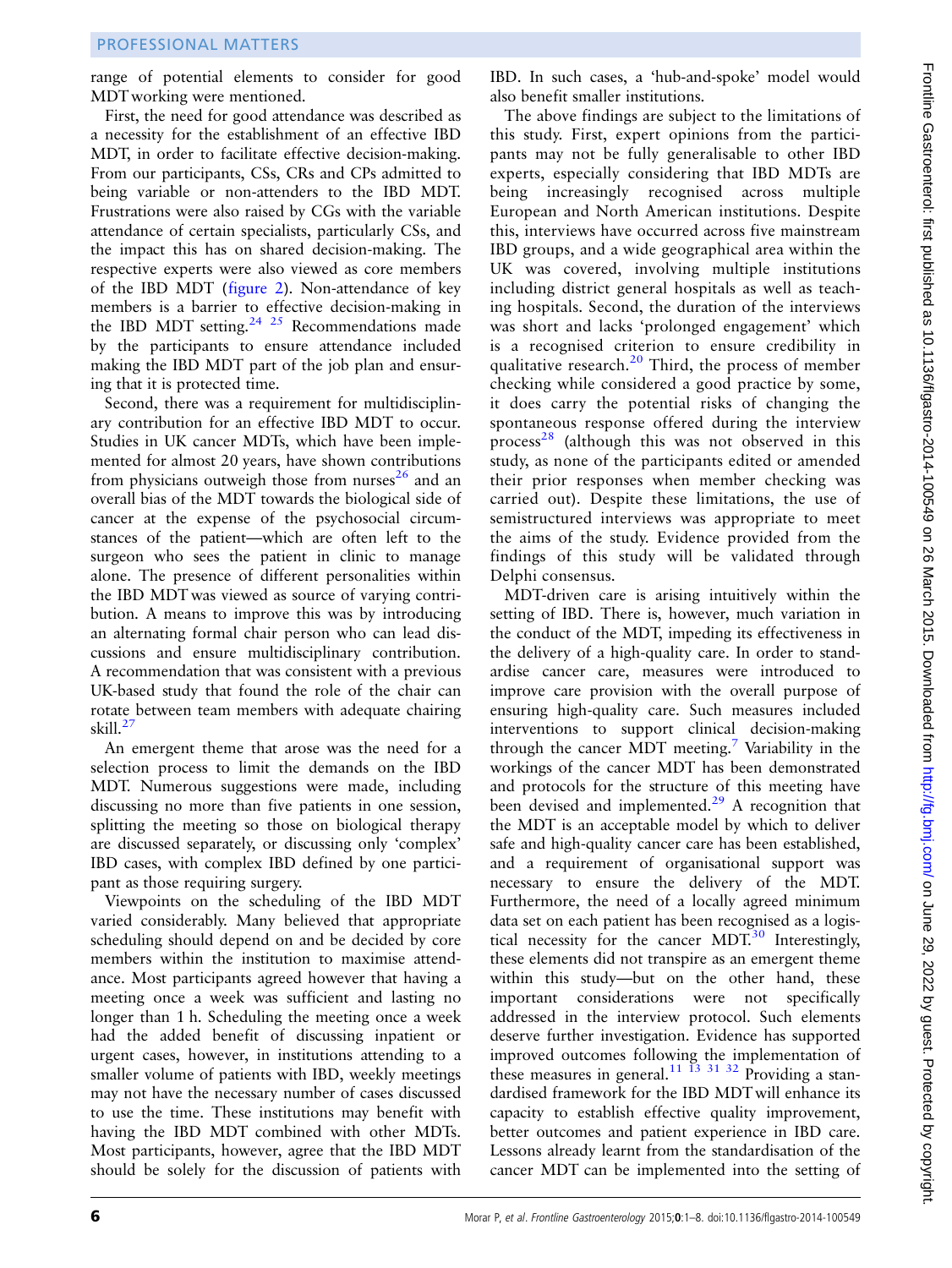<span id="page-6-0"></span>the IBD MDT so as to avoid repetition of error, and progress towards a swift delivery of MDT-driven care within IBD.

In conclusion, the MDT meeting is widely employed by institutions throughout the UK in the care of patients with IBD. This study explores, in depth, some of the issues that surround requirements and logistics for an effective IBD MDT to occur. Emergent themes include the need for good attendance by core members, coordinated multidisciplinary contribution with an alternating chair person, appropriate case selection and scheduling. Defining key elements for the optimal design format for the IBD MDT is necessary to ensure quality of care and reduce variation in care standards. This study demonstrates the methodology used for construction of provisional standards for the IBD MDT through interviews from a multidisciplinary group. Selection and adjustments of these standards through expert consensus are required to validate measures.

## Key messages

## What is already known about this subject?

▸ Variability exists in IBD service provision across institutions nationally. MDT driven care is arising intuitively within IBD care, but there is a lack of clear evidence for this practice and a lack of consistency in its implementation in the setting of complex IBD.

## What are the new findings?

Participants perceived the purpose of the IBD MDT should be to provide a consensus on decision-making and improve patient outcome. There is a need to define the role of specialists as 'core' and 'extended' members of the IBD MDT to ensure attendance and proactive contribution. An eligibility criteria was perceived to be necessary for case selection and discussion in the IBD MDT.

## How might this impact on clinical practice in the foreseeable future?

▸ This study has elicited provisional standards for the IBD MDT through interviews from a multidisciplinary group. Selection and adjustment of these standards though expert consensus are required to validate measures, which will help the IBD MDT establish effective quality improvement and improved outcomes.

Contributors PM, CE, JG, NS and OF contributed to the planning of this study. PM, SA, JR contributed to the conduct of the study. PM, NS, JG, AH, JW and OF contributed to the reporting of the work.

Funding PM, OF, CE and NS are affiliated with the Health Services Award funded by Crohn's and Colitis UK (IBDHS/13/1) Crohn's and Colitis UK. SA, NS (until January 2015) and JG

are affiliated with the Imperial NIHR Grant: RDPSC 79560 UK. NS is currently funded by the NIHR Collaboration for Leadership in Applied Health Research and Care South London at King's College Hospital NHS Foundation Trust. CE is affiliated with the Jean Brown Memorial Fund, which is a component of the South Devon Healthcare Charitable Fund (Registered charity number 1052232).

Competing interests NS and JG delivers teaching and consultancy-based work on evaluating and improving MDT effectiveness and team processes for hospitals in the UK and internationally.

Ethics approval NRES Committee Yorkshire & The Humber– Humber Bridge.

Provenance and peer review Not commissioned; externally peer reviewed.

# **REFERENCES**

- 1 Group TUIAS. UK IBD Audit 2nd Round (2008) Report— Executive Summary of the National Results for the Organisation & Process of Adult IBD Care in the UK. 2009.
- 2 Group TUIAS. UK IBD Audit 2006—Executive Summary of the National Results for the Organisation & Process of IBD Care in the UK. 2007.
- 3 Group ISW. Quality care: service standards for the healthcare of people who have Inflammatory Bowel Disease (IBD). IBD Standards Group, 2009.
- 4 Burns EM, Bottle A, Aylin P, et al. Variation in reoperation after colorectal surgery in England as an indicator of surgical performance: retrospective analysis of Hospital Episode Statistics. [BMJ](http://dx.doi.org/10.1136/bmj.d4836) 2011;343:d4836.
- 5 Byrne CM, Solomon MJ, Young JM, et al. Patient preferences between surgical and medical treatment in Crohn's disease. [Dis Colon Rectum](http://dx.doi.org/10.1007/s10350-006-0847-0) 2007;50:586–97.
- 6 Shariff U, Narula H, Speake W, et al. Terminal ileal Crohn's disease: conservative surgeon and aggressive physician? [Colorectal Dis](http://dx.doi.org/10.1111/j.1463-1318.2009.01820.x) 2009;11:522–3.
- 7 Haward RA. The Calman-Hine report: a personal retrospective on the UK's first comprehensive policy on cancer services. [Lancet Oncol](http://dx.doi.org/10.1016/S1470-2045(06)70659-3) 2006;7:336–46.
- 8 NHS. National service framework for coronary heart disease. UK: Department of Health, 2000.
- 9 NHS. National service framework for older people. Department of Health, 2001.
- 10 NHS. National service framework for diabetes: standards. UK: Department of Health, 2001.
- 11 Kersten C. Does in-house availability of multidisciplinary teams increase survival in upper gastrointestinal-cancer? [World J](http://dx.doi.org/10.4251/wjgo.v5.i3.60) [Gastrointest Oncol](http://dx.doi.org/10.4251/wjgo.v5.i3.60) 2013;5:60.
- 12 Kesson EM, Allardice GM, George WD, et al. Effects of multidisciplinary team working on breast cancer survival: retrospective, comparative, interventional cohort study of 13 722 women. [BMJ](http://dx.doi.org/10.1136/bmj.e2718) 2012;344(apr26 1):e2718–e.
- 13 Eaker S. Regional differences in breast cancer survival despite common guidelines. [Cancer Epidemiol Biomarkers Prev](http://dx.doi.org/10.1158/1055-9965.EPI-05-0317) 2005;14:2914–8.
- 14 Gomella LG, Lin J, Hoffman-Censits J, et al. Enhancing prostate cancer care through the multidisciplinary clinic approach: a 15-year experience. *[J Oncol Practice](http://dx.doi.org/10.1200/JOP.2010.000071)* 2010;6:e5-10.
- 15 Taylor C, Ramirez A-J. Defining the characteristics of effective MDTworking in cancer care. [BMJ Support Palliat Care](http://dx.doi.org/10.1136/bmjspcare-2011-000105.61) 2011;1 (Suppl 1):A23.
- 16 Panes J, O'Connor M, Peyrin-Biroulet L, et al. Improving quality of care in inflammatory bowel disease: what changes can be made today? [J Crohns Colitis](http://dx.doi.org/10.1016/j.crohns.2014.02.022) 2014;8:919-26.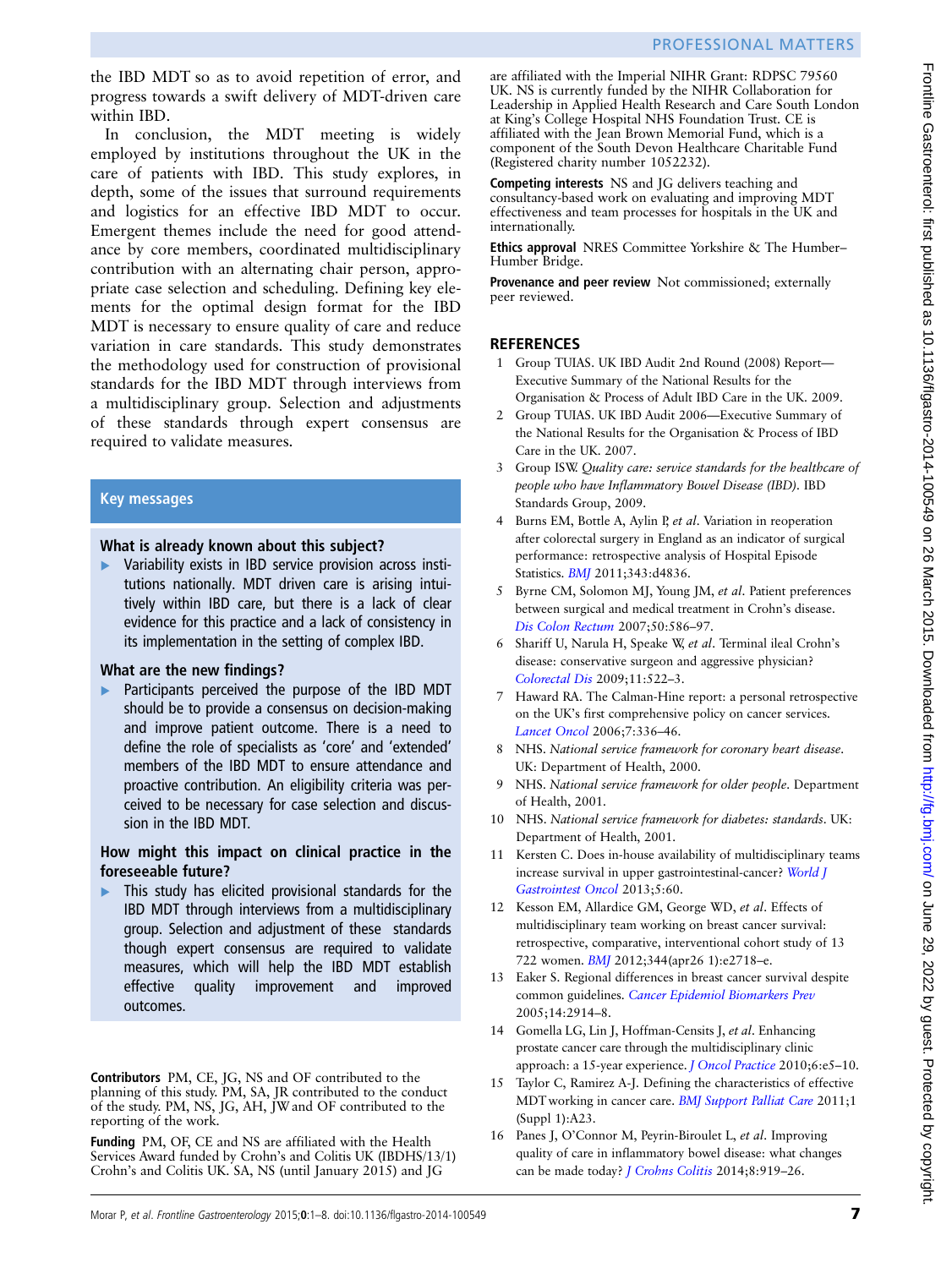## <span id="page-7-0"></span>PROFESSIONAL MATTERS

- 17 Cassinotti A, Keshav S, Ardizzone S, et al. IBD care in Europe: a comparative audit of the inpatient management of Crohn's disease and ulcerative colitis using the national UK IBD audit tool. *[J Crohns Colitis](http://dx.doi.org/10.1016/j.crohns.2009.08.002)* 2009;3:291-301.
- 18 Pope C, Ziebland S, Mays N. Analysing qualitative data. [Bmj](http://dx.doi.org/10.1136/bmj.320.7227.114) 2000;320:114–16.
- 19 Britten N. Qualitative Research: Qualitative interviews in medical research. [BMJ](http://dx.doi.org/10.1136/bmj.311.6999.251) 1995;311:251–3.
- 20 Lincoln YS, Guba EG. Naturalistic Inquiry. SAGE Publications, 1985.
- 21 Mays N, Pope C. Qualitative research: Rigour and qualitative research. **[Bmj](http://dx.doi.org/10.1136/bmj.311.6997.109)** 1995;311:109-12.
- 22 Mays N, Pope C. Assessing quality in qualitative research. [Bmj](http://dx.doi.org/10.1136/bmj.320.7226.50) 2000;320:50–2.
- 23 Kneebone R, Fry H. Principles and methods in qualitative research. In: Athanasiou T, Debas H, Darzi A, eds. Key topics in surgical research and methodology. Berlin, Heidelberg: Springer, 2010:243–53.
- 24 Jalil R, Ahmed M, Green JS, et al. Factors that can make an impact on decision-making and decision implementation in cancer multidisciplinary teams: an interview study of the provider perspective. *[Int J Surg](http://dx.doi.org/10.1016/j.ijsu.2013.02.026)* 2013;11:389-94.
- 25 Lamb BW, Brown KF, Nagpal K, et al. Quality of care management decisions by multidisciplinary cancer teams: a systematic review. [Ann Surg Oncol](http://dx.doi.org/10.1245/s10434-011-1675-6) 2011;18:2116–25.
- 26 Lamb BW, Sevdalis N, Mostafid H, et al. Quality improvement in multidisciplinary cancer teams: an investigation of teamwork and clinical decision-making and cross-validation of assessments. [Ann Surg Oncol](http://dx.doi.org/10.1245/s10434-011-1773-5) 2011;18:3535–43.
- 27 Lamb B, Payne H, Vincent C, et al. The role of oncologists in multidisciplinary cancer teams in the UK: an untapped resource for team leadership? *[J Eval Clin Pract](http://dx.doi.org/10.1111/j.1365-2753.2010.01507.x)* 2011;17: 1200–6.
- 28 Hagens V, Dobrow MJ, Chafe R. Interviewee transcript review: assessing the impact on qualitative research. [BMC Med Res](http://dx.doi.org/10.1186/1471-2288-9-47) [Methodol](http://dx.doi.org/10.1186/1471-2288-9-47) 2009;9:47.
- 29 Lamb BW, Sevdalis N, Vincent C, et al. Development and evaluation of a checklist to support decision making in cancer multidisciplinary team meetings: MDT-QuIC. [Ann Surg Oncol](http://dx.doi.org/10.1245/s10434-011-2187-0) 2012;19:1759–65.
- 30 Team NCA. The Characteristics of an Effective Multidisciplinary Team (MDT). Service NH.<http://www.nhsiq.nhs.uk2010>
- 31 Morris E, Haward RA, Gilthorpe MS, et al. The impact of the Calman-Hine report on the processes and outcomes of care for Yorkshire's colorectal cancer patients. [Br J Cancer](http://dx.doi.org/10.1038/sj.bjc.6603372) 2006;95: 979–85.
- 32 Stephens MR, Lewis WG, Brewster AE, et al. Multidisciplinary team management is associated with improved outcomes after surgery for esophageal cancer. [Dis Esophagus](http://dx.doi.org/10.1111/j.1442-2050.2006.00559.x) 2006;19: 164–71.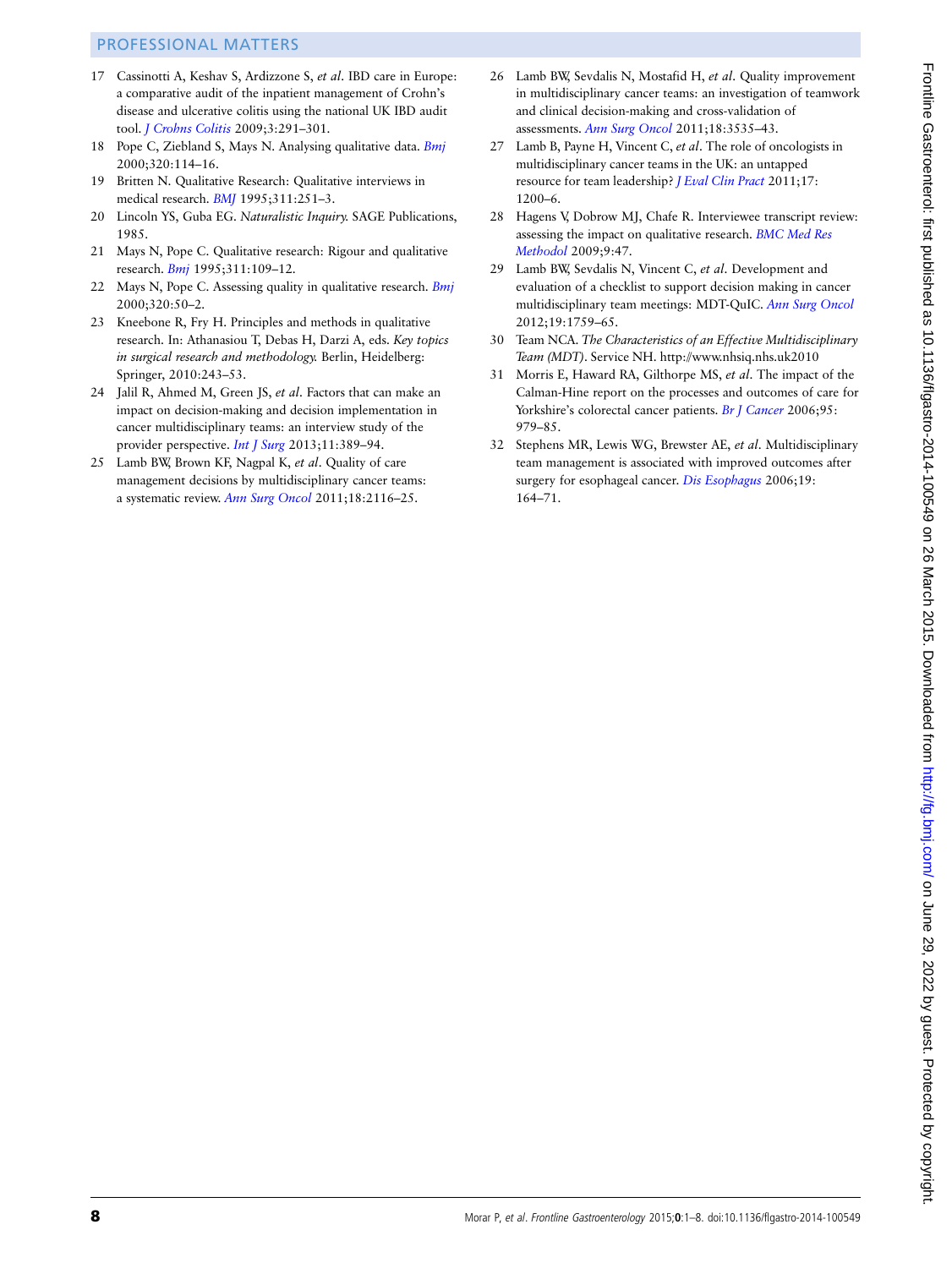Table 1 – Details the parameters, numbers of respondents and representative quotations to the role and purpose of the MDT in IBD care.

| Table 1 The role and purpose of the IBD MDT                                       |                    |                                                                        |  |  |
|-----------------------------------------------------------------------------------|--------------------|------------------------------------------------------------------------|--|--|
| <b>PARAMETER</b>                                                                  | <b>RESPONDENTS</b> | REPRESENTATIVE QUOTATIONS<br>FROM                                      |  |  |
|                                                                                   |                    | <b>MDT MEMBERS</b>                                                     |  |  |
|                                                                                   |                    | Question: Is there a role for an MDT in the care of patients with IBD? |  |  |
|                                                                                   |                    | "IBD is a complex medical condition (that)                             |  |  |
|                                                                                   |                    | involves the input from a wide range of                                |  |  |
| Yes                                                                               | 15                 | disciplines, hence 'multidisciplinary', and the                        |  |  |
|                                                                                   |                    | decision-making is often not straightforward"                          |  |  |
|                                                                                   |                    | CG7                                                                    |  |  |
|                                                                                   | 1                  | "Resources, time and money are a huge issue, on                        |  |  |
|                                                                                   |                    | that basis it's very difficult in my mind to justify                   |  |  |
| No                                                                                |                    | MDTsyou need good team working with                                    |  |  |
|                                                                                   |                    | appropriate specialists and the physician and the                      |  |  |
|                                                                                   |                    | surgeon and the patient, and the radiologist" CS2                      |  |  |
|                                                                                   |                    | Question: If so, what should the purpose of the IBD MDT be?            |  |  |
|                                                                                   |                    | "to give the best quality care to the patientsin                       |  |  |
| Improve<br>patient                                                                | 15                 | surgery it's to minimise emergency<br><b>IBD</b>                       |  |  |
| outcome                                                                           |                    | operations. I think that's its chief role. We know                     |  |  |
|                                                                                   |                    | that the outcomes are much worse in that group                         |  |  |
|                                                                                   |                    | of patients." CS4                                                      |  |  |
| To share collective                                                               | 21                 |                                                                        |  |  |
| experience/expertise                                                              |                    |                                                                        |  |  |
| Provide<br>consensus                                                              | 17                 | "It engenders a team-working approach and                              |  |  |
| on decision making                                                                |                    | where decisions are difficult it's always good to                      |  |  |
|                                                                                   |                    | bounce ideas off of colleagues" CS4                                    |  |  |
| Clinical governance                                                               | 12                 | "the MDT's also important because with the                             |  |  |
|                                                                                   |                    | open publication of complications  it protects                         |  |  |
|                                                                                   |                    | not only the patient, but the individuals, the                         |  |  |
|                                                                                   |                    | surgeons, the stoma therapists, everyone that's                        |  |  |
|                                                                                   |                    | involved. And it's easier to go to a patient and                       |  |  |
|                                                                                   |                    | say, "The team decision was" And I think that's                        |  |  |
|                                                                                   |                    | an important role that people forget from the                          |  |  |
|                                                                                   |                    | MDT" CS4                                                               |  |  |
| $MDT = Multidisciplinary Team; IBD = Inflammatory Bowel Disease; CS = Consultant$ |                    |                                                                        |  |  |
| Colorectal Surgeon; CG = Consultant Gastroenterologist                            |                    |                                                                        |  |  |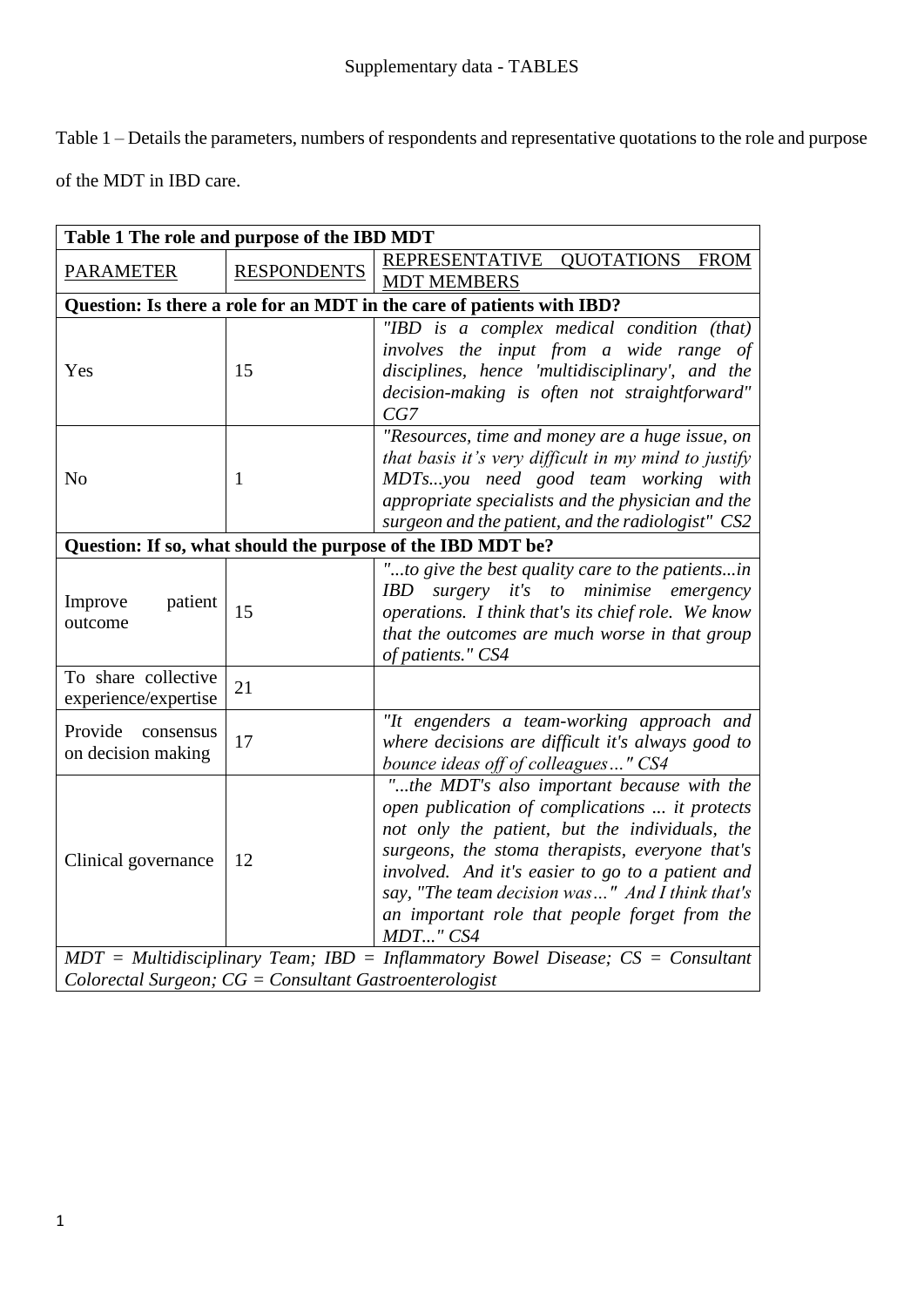Table 2 – Details the parameters, numbers of respondents and representative quotations for structural inputs and necessities required for an effective IBD MDT care.

| Question: What factors are required for an effective IBD MDT to occur?                                                                                                                                                                  |                    |                                                                                                                                                                                                                                                                                                                                                                                                                                          |  |  |
|-----------------------------------------------------------------------------------------------------------------------------------------------------------------------------------------------------------------------------------------|--------------------|------------------------------------------------------------------------------------------------------------------------------------------------------------------------------------------------------------------------------------------------------------------------------------------------------------------------------------------------------------------------------------------------------------------------------------------|--|--|
| <b>PARAMETER</b>                                                                                                                                                                                                                        | <b>RESPONDENTS</b> | REPRESENTATIVE QUOTATIONS FROM MDT MEMBERS                                                                                                                                                                                                                                                                                                                                                                                               |  |  |
| Good attendance                                                                                                                                                                                                                         | 18                 | "surgical attendance can be quite variable we have radiology, pathology, medical gastro and occasional attendance<br>of colorectal surgery we definitely need to work towards getting more colorectal presence there because (of) joined up<br>decision making." CG6                                                                                                                                                                     |  |  |
| <b>Protected Time</b>                                                                                                                                                                                                                   | 14                 | "it lacks the pathology input because formally we are not scheduled to go. It's not part of our job plan to attend this<br>meeting so it is only on a voluntary basis" CP1                                                                                                                                                                                                                                                               |  |  |
| Proactive<br>multidisciplinary<br>contribution                                                                                                                                                                                          | 22                 | "you're dealing with a lot of personalitiesvarious methods (include)  alternating the Chairperson so that it moves from<br>one consultant to the next," NS4                                                                                                                                                                                                                                                                              |  |  |
| Provision for<br>research and<br>education                                                                                                                                                                                              | 13                 | " (You can) introduce the concept of trials for people who don't understand, or who aren't aware of some of the trials that<br>are ongoing at the time. It is the place where ideas can be generated based on difficult situations or situations that aren't<br>necessarily straightforward. And so it is the cornerstone of research." CS4                                                                                              |  |  |
| Specific<br>question<br>addressed                                                                                                                                                                                                       | 13                 | "in trying to make it an efficient process there should be criteria of those patients who are clearly going to benefit<br>there should be a specific reason or a key question to be answered that can really only be answered by the MDT" CR2                                                                                                                                                                                            |  |  |
| Ownership                                                                                                                                                                                                                               | 13                 | "the person who is presenting that case should either write in the notes or  write a letter to the patient or the GP<br>saying, 'Your case has been discussed and this is the outcome.'.NS6                                                                                                                                                                                                                                              |  |  |
| Chair person                                                                                                                                                                                                                            | 13                 | "There must be a clear chairperson, who leads the discussionthere must be a question in mind, so a brief summary,<br>someone to present a brief summary, and then a specific question in mind, so that it will run smoothly" CP2                                                                                                                                                                                                         |  |  |
| Documentation                                                                                                                                                                                                                           | 15                 | "MDT pro-forma, which is really useful and has everything about the patients all on a couple of sheets with all of their<br>charts, history and everything else and up-to-date X-rays and everything else that we need, so that's really good." NS2.                                                                                                                                                                                     |  |  |
| Appropriate<br>resources                                                                                                                                                                                                                | 27                 | "infrastructure that worked. It would be incredibly frustrating if that were inadequate in any way from a radiologist's<br>perspective really good facilities for reviewing cases. so just a workstation with a means of beaming thatthe<br>pathologist would have their stipulations around microscopes and all that sort of thingyou need a coordinator, somebody<br>who can record things. You want previous results flashed up." CR5 |  |  |
| Feedback on<br>cases                                                                                                                                                                                                                    | 13                 | "feedback regardless of what you do is important, and I think it can be a learning opportunity as wellif we were going to<br>audit the outcomes of the MDT you could feed that back to the clinical governance meeting that happens once a month, or<br>someone could write a paper on the outcomes of an MDT" CR3                                                                                                                       |  |  |
| $MDT = Multidisciplinary Team; IBD = Inflammatory Bowel Disease; CS = Consultant Colorectal Surgeon; CR = Consultant GI Radiologist; CG = Consultant$<br>Gastroenterologist, $NS = IBD$ Nurse Specialist; $CP =$ Consultant Pathologist |                    |                                                                                                                                                                                                                                                                                                                                                                                                                                          |  |  |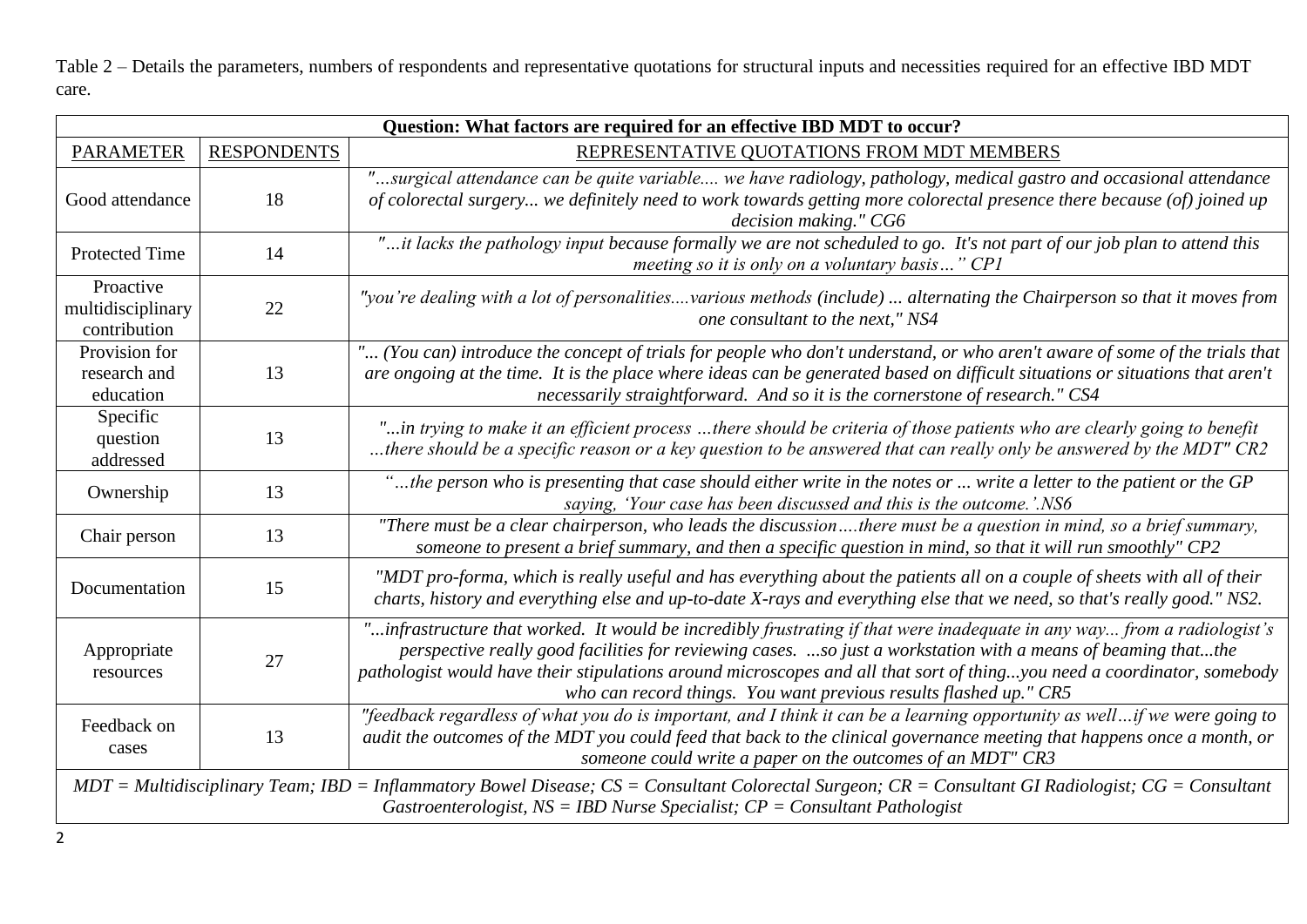Table 3 – Details the parameters, numbers of respondents and representative quotations in logistical

considerations required for an effective IBD MDT.

| Table 3 - Logistics for an effective IBD MDT                                                                                                  |             |                                                                                                                                                                                                                                                                                                                                                                                                                               |  |  |  |
|-----------------------------------------------------------------------------------------------------------------------------------------------|-------------|-------------------------------------------------------------------------------------------------------------------------------------------------------------------------------------------------------------------------------------------------------------------------------------------------------------------------------------------------------------------------------------------------------------------------------|--|--|--|
| Question: What logistical considerations are required for an effective IBD MDT to occur?                                                      |             |                                                                                                                                                                                                                                                                                                                                                                                                                               |  |  |  |
| Parameter                                                                                                                                     | Respondents | <b>Representative Quotations from MDT members</b>                                                                                                                                                                                                                                                                                                                                                                             |  |  |  |
| Duration<br>of one<br>hour                                                                                                                    | 10          | "It depends very much on the volume of the cases that go through your institution.<br>If you only have one or two cases a week, a half an hour IBD MDT would be quite<br>adequateIf you have to discuss 10 or 15 cases, you might need a two hour MDT.<br>And depending on the complexity you need to add a factor in to that as well." CS4                                                                                   |  |  |  |
| Scheduled<br>once a<br>week                                                                                                                   | 16          | "You could argue that it should be once a week so if there are any inpatients that<br>need to be discussed, you know, two weeks is too far apart. But if you're a small<br>unit, or a small hospital, you know, an hour once a week, you know, there may be<br>no patients to discuss, or one or two patients to discuss." CG7                                                                                                |  |  |  |
| Selective<br>process                                                                                                                          | 19          | "in some places it might be that they can discuss all of their IBD cases; in others it<br>might have to be selected to the higher risk ones, you know, such as the surgical<br>ones and the non-surgical ones" CS6 "some weeks people might feel that, you<br>know, they might not have got their case across, but you, basically, bring your own<br>cases and it's a bun fight for who gets to discuss their case first" CG7 |  |  |  |
| $MDT = Multidisciplinary Team; IBD = Inflammatory Bowel Disease; CS = Consultant Colorectal Surgeon; CG$<br>$=$ Consultant Gastroenterologist |             |                                                                                                                                                                                                                                                                                                                                                                                                                               |  |  |  |